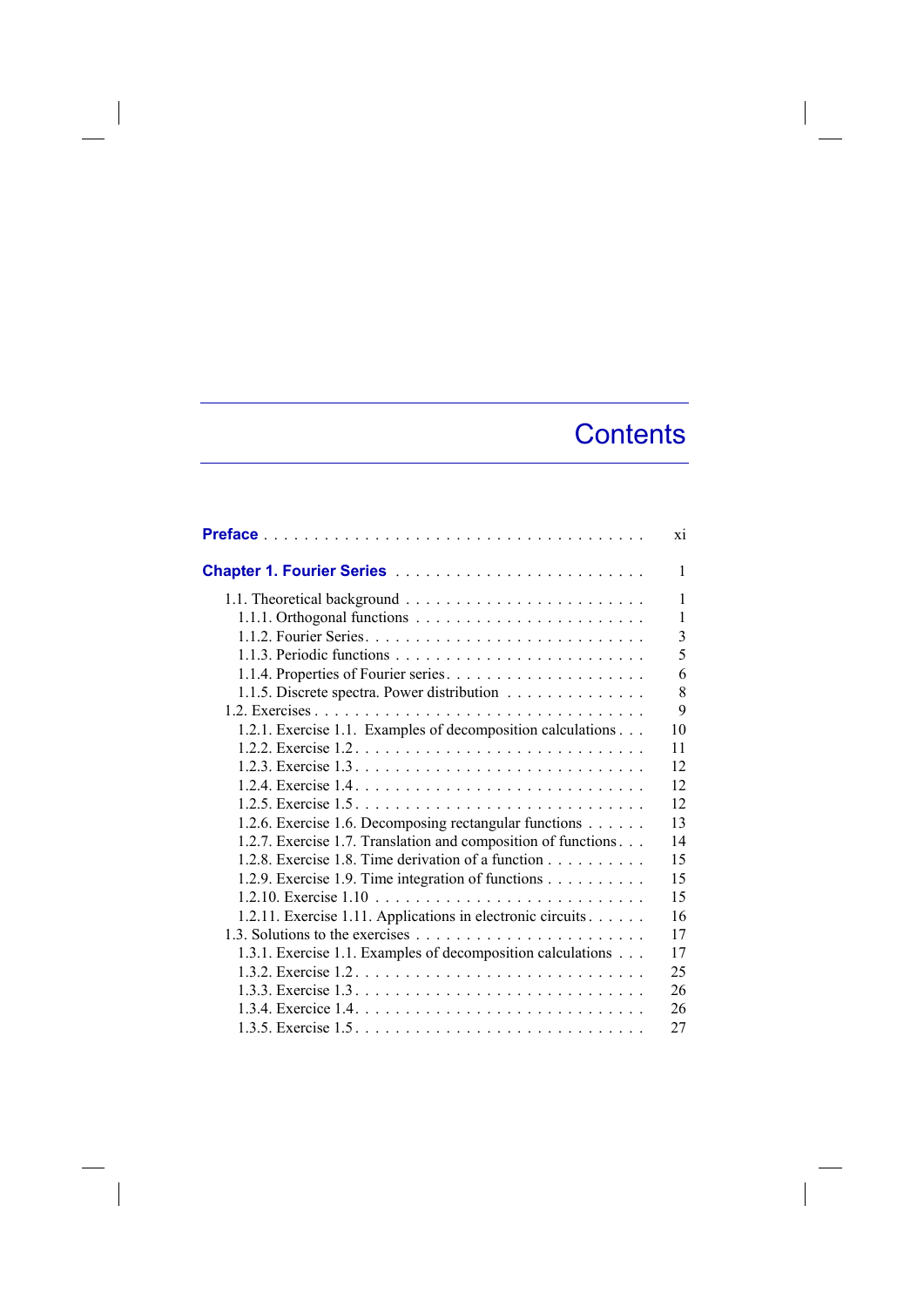## vi Fourier Analysis

 $\begin{array}{c} \hline \end{array}$ 

 $\begin{array}{c} \hline \end{array}$ 

|                                                               | 27 |
|---------------------------------------------------------------|----|
| 1.3.7. Exercise 1.7. Translation and composition of functions | 29 |
| 1.3.8. Exercise 1.8. Time derivation of functions             | 31 |
| 1.3.9. Exercise 1.9. Time integration of functions.           | 32 |
|                                                               | 32 |
|                                                               | 35 |
|                                                               | 39 |
|                                                               | 39 |
|                                                               | 39 |
| 2.1.2. Properties of the Fourier transform                    | 42 |
|                                                               | 46 |
| 2.1.4. Fourier transform of common functions.                 | 51 |
| 2.1.5. Calculating Fourier transforms using                   |    |
| the Dirac impulse method                                      | 53 |
| 2.1.6. Fourier transform of periodic functions                | 54 |
|                                                               | 54 |
| 2.1.8. Upper limits to the Fourier transform                  | 55 |
|                                                               | 56 |
|                                                               | 56 |
|                                                               | 57 |
|                                                               | 58 |
|                                                               | 59 |
|                                                               | 59 |
|                                                               | 59 |
|                                                               | 60 |
|                                                               | 60 |
|                                                               | 61 |
|                                                               | 62 |
|                                                               | 62 |
|                                                               | 63 |
|                                                               | 63 |
|                                                               | 64 |
|                                                               | 64 |
|                                                               | 65 |
|                                                               | 66 |
|                                                               | 67 |
|                                                               | 67 |
|                                                               | 68 |
|                                                               | 74 |
|                                                               | 74 |

 $\begin{array}{c} \hline \end{array}$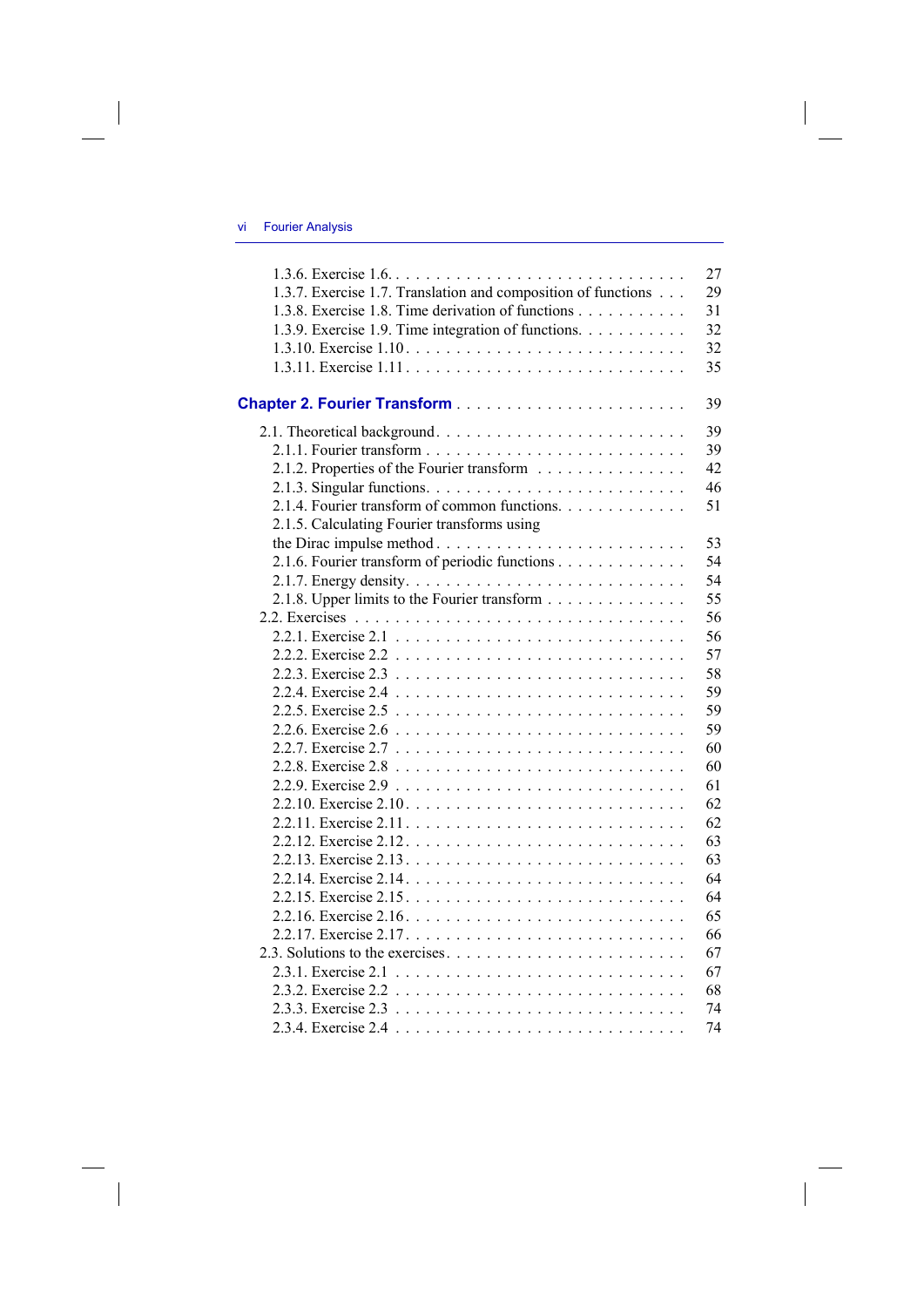|                                                                          | 76  |
|--------------------------------------------------------------------------|-----|
|                                                                          | 76  |
|                                                                          | 77  |
|                                                                          | 79  |
|                                                                          | 82  |
|                                                                          | 85  |
|                                                                          | 86  |
|                                                                          | 88  |
|                                                                          | 91  |
|                                                                          | 91  |
|                                                                          | 92  |
|                                                                          | 94  |
|                                                                          | 95  |
|                                                                          |     |
|                                                                          | 97  |
|                                                                          | 97  |
|                                                                          | 97  |
| 3.1.2. Existence of the Laplace transform                                | 98  |
| 3.1.3. Properties of the Laplace transform                               | 98  |
| 3.1.4. Final value and initial value theorems                            | 102 |
|                                                                          | 102 |
| 3.1.6. Approximation methods $\ldots \ldots \ldots \ldots \ldots \ldots$ | 105 |
| 3.1.7. Laplace transform and differential equations                      | 107 |
| 3.1.8. Table of common Laplace transforms                                | 108 |
| 3.1.9. Transient state and steady state                                  | 110 |
|                                                                          | 111 |
|                                                                          | 111 |
|                                                                          | 111 |
|                                                                          | 112 |
|                                                                          | 112 |
|                                                                          | 112 |
|                                                                          | 113 |
|                                                                          | 113 |
|                                                                          | 115 |
|                                                                          | 115 |
|                                                                          | 115 |
|                                                                          | 116 |
|                                                                          | 116 |
|                                                                          | 117 |
|                                                                          | 121 |
|                                                                          | 122 |
|                                                                          |     |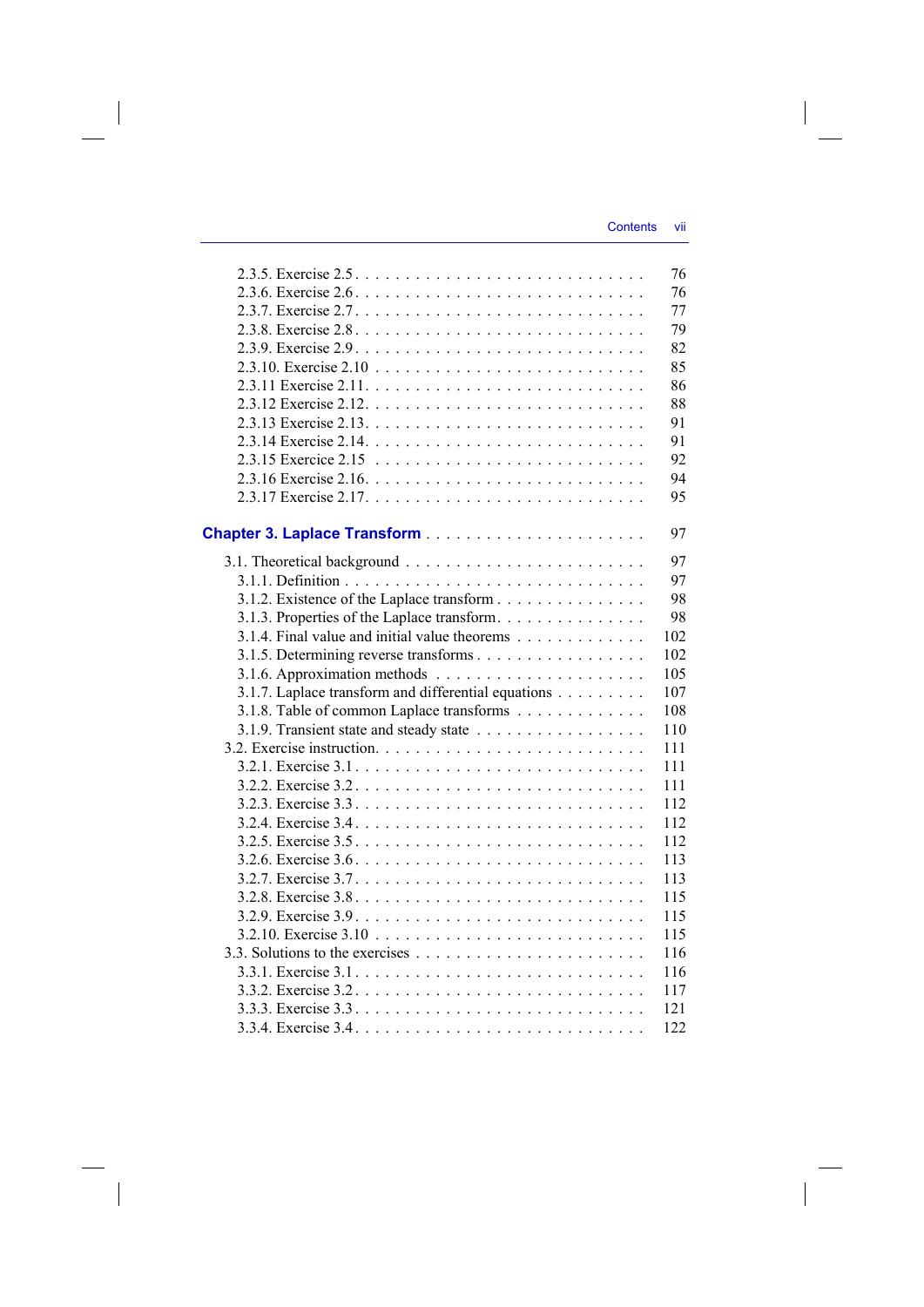## viii Fourier Analysis

 $\overline{\phantom{a}}$ 

 $\begin{array}{c} \hline \end{array}$ 

|                                                             | 130<br>131<br>132<br>136<br>138<br>139 |
|-------------------------------------------------------------|----------------------------------------|
| <b>Chapter 4. Integrals and Convolution Product</b>         | 143                                    |
|                                                             | 143                                    |
| 4.1.1. Analyzing linear systems using convolution integrals | 143                                    |
|                                                             | 144                                    |
| 4.1.3. Graphical interpretation of the convolution product. | 145                                    |
| 4.1.4. Convolution of a function using a unit impulse       | 145                                    |
|                                                             | 147                                    |
| 4.1.6. Eigenfunction of a convolution operator              | 148                                    |
|                                                             | 149                                    |
|                                                             | 149                                    |
|                                                             | 150                                    |
|                                                             | 150                                    |
|                                                             | 151                                    |
|                                                             | 151                                    |
|                                                             | 152                                    |
|                                                             | 153                                    |
|                                                             | 153                                    |
|                                                             | 156                                    |
|                                                             | 160                                    |
|                                                             | 163                                    |
|                                                             | 164                                    |
|                                                             | 165                                    |
|                                                             | 169                                    |
|                                                             |                                        |
|                                                             | 169                                    |
|                                                             | 169                                    |
|                                                             | 170                                    |
| 5.1.3. Properties of correlation functions                  | 172                                    |
|                                                             | 176                                    |
|                                                             | 177                                    |
|                                                             | 177                                    |
|                                                             | 178                                    |
|                                                             | 178                                    |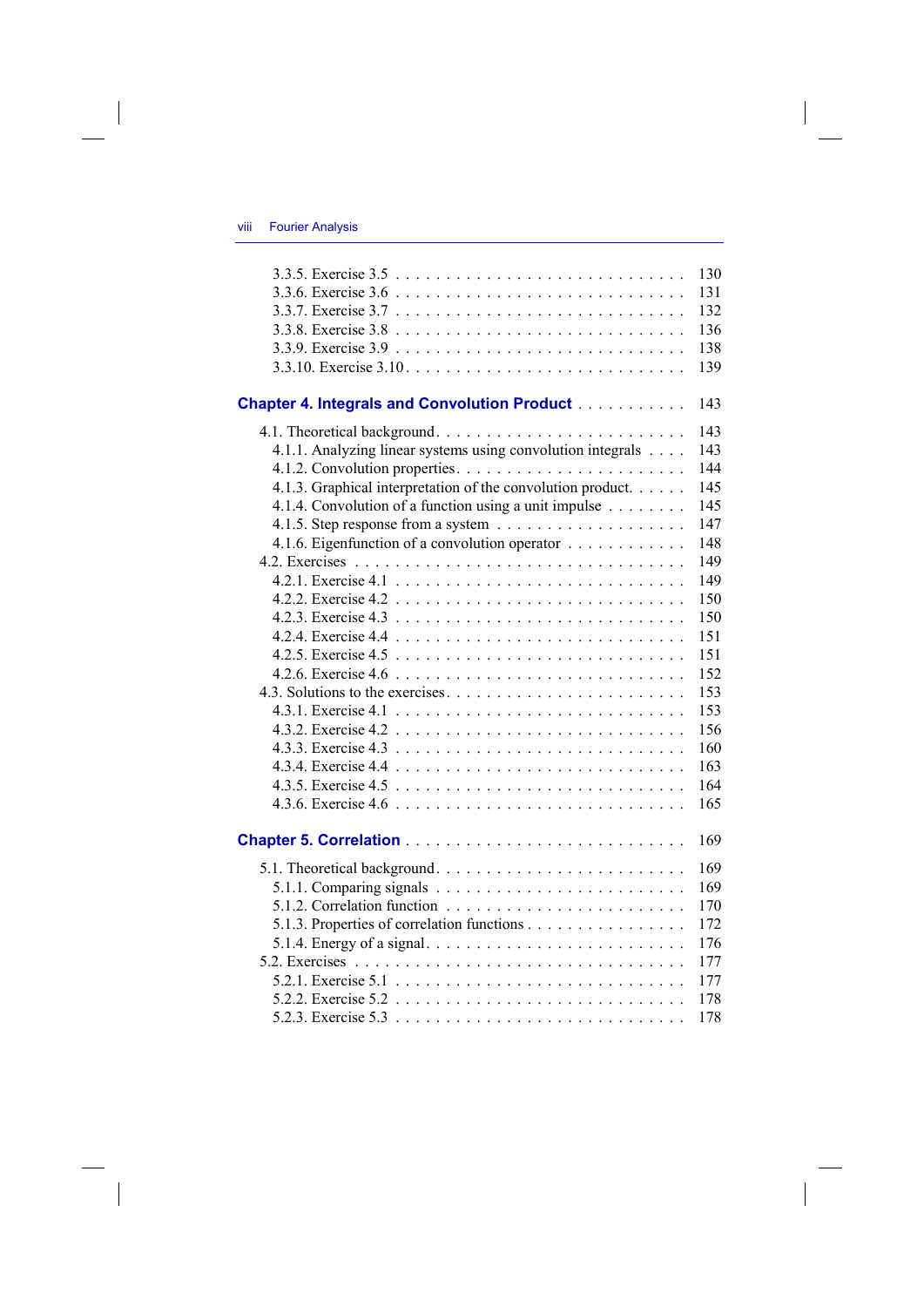|                                                                                       | 178 |
|---------------------------------------------------------------------------------------|-----|
|                                                                                       | 179 |
|                                                                                       | 179 |
|                                                                                       | 179 |
|                                                                                       | 180 |
|                                                                                       | 180 |
|                                                                                       | 181 |
|                                                                                       | 181 |
|                                                                                       | 182 |
|                                                                                       | 182 |
|                                                                                       | 183 |
|                                                                                       | 183 |
|                                                                                       | 183 |
|                                                                                       | 188 |
|                                                                                       | 191 |
|                                                                                       | 192 |
|                                                                                       | 193 |
| 5.3.6. Exercise $5.6. \ldots \ldots \ldots \ldots \ldots \ldots \ldots \ldots \ldots$ | 196 |
|                                                                                       | 197 |
|                                                                                       | 201 |
|                                                                                       | 204 |
|                                                                                       | 205 |
|                                                                                       | 206 |
|                                                                                       | 207 |
|                                                                                       | 208 |
|                                                                                       | 209 |
|                                                                                       |     |
|                                                                                       | 213 |
|                                                                                       | 213 |
|                                                                                       | 213 |
|                                                                                       | 214 |
|                                                                                       | 218 |
| 6.1.4. Sample and hold (S/H) sampling                                                 | 221 |
|                                                                                       | 225 |
|                                                                                       | 225 |
|                                                                                       | 225 |
|                                                                                       | 226 |
|                                                                                       | 226 |
|                                                                                       | 226 |
|                                                                                       | 227 |
|                                                                                       | 227 |
|                                                                                       |     |